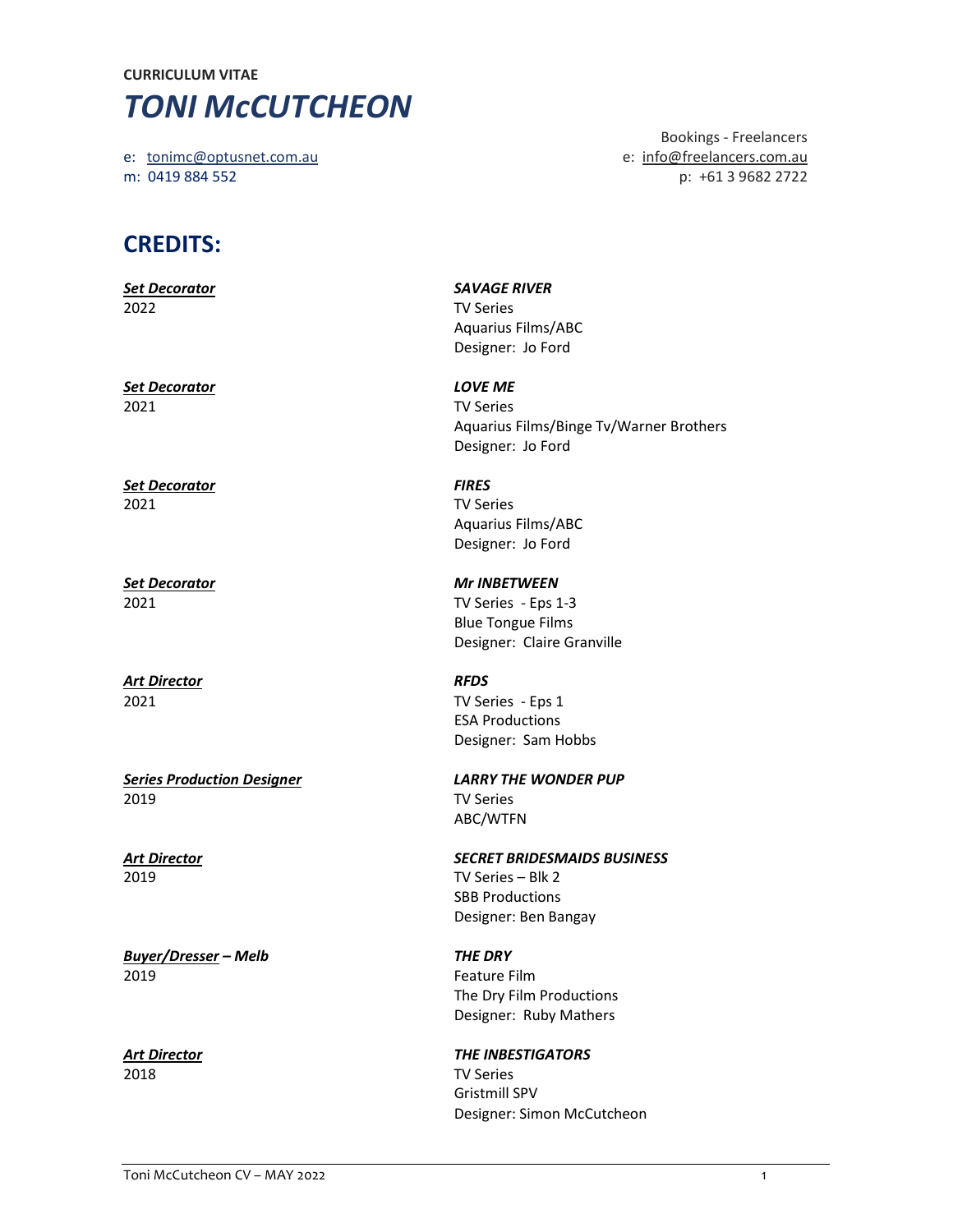2014-18 TV Series

Set Decorator SISTERS 2017 TV Series

2017 TV Series

2016 **Feature Feature** 

2015 Feature

2013 TV Drama

Props Master **HANSOM CAB** 2012 TV Drama

2011 Designer: Ben Bangay

2010 **Feature Film** 

2009 TV Series

Art Director NOWHERE BOYS S2-S4 Matchbox Pictures Designer: Simon McCutcheon

> Shine Productions Designer: Elizabeth Mary Moore

Buyer/ On Set Dresser **Figure 2018** PICNIC AT HANGING ROCK Designer: Jo Ford

**Buyer** SISTERS 2016 TV Pilot Designer: Elizabeth Mary Moore

Assistant Designer **EMO THE MUSICAL** Designer: Simon McCutcheon

Art Director NOWHERE BOYS THE MOVIE Nowhere Boys Productions/Matchbox Pictures Designer: Simon McCutcheon

Art Director **TIME OF OUR LIVES 2**  Time Productions/ABC Designer: Simon McCutcheon

Set Decorator **TIME OF OUR LIVES 1** 2012 TV Drama Time Productions/ABC Design: Jo Ford/Simon McCutcheon

> Hansom Cab Productions Designer: Otello Stolfo

Props Master WINNERS & LOSERS S1 2010/11 Designer: Ben Bangay

Set Decorator (Set Up) WINNERS & LOSERS S2

Buyer/Dresser THE KILLER ELITE Killer Elite Productions Designer: Michelle McGahey

Set Decorator and DEAD GORGEOUS Burberry Productions/ABC/BBC Designer: Peta Lawson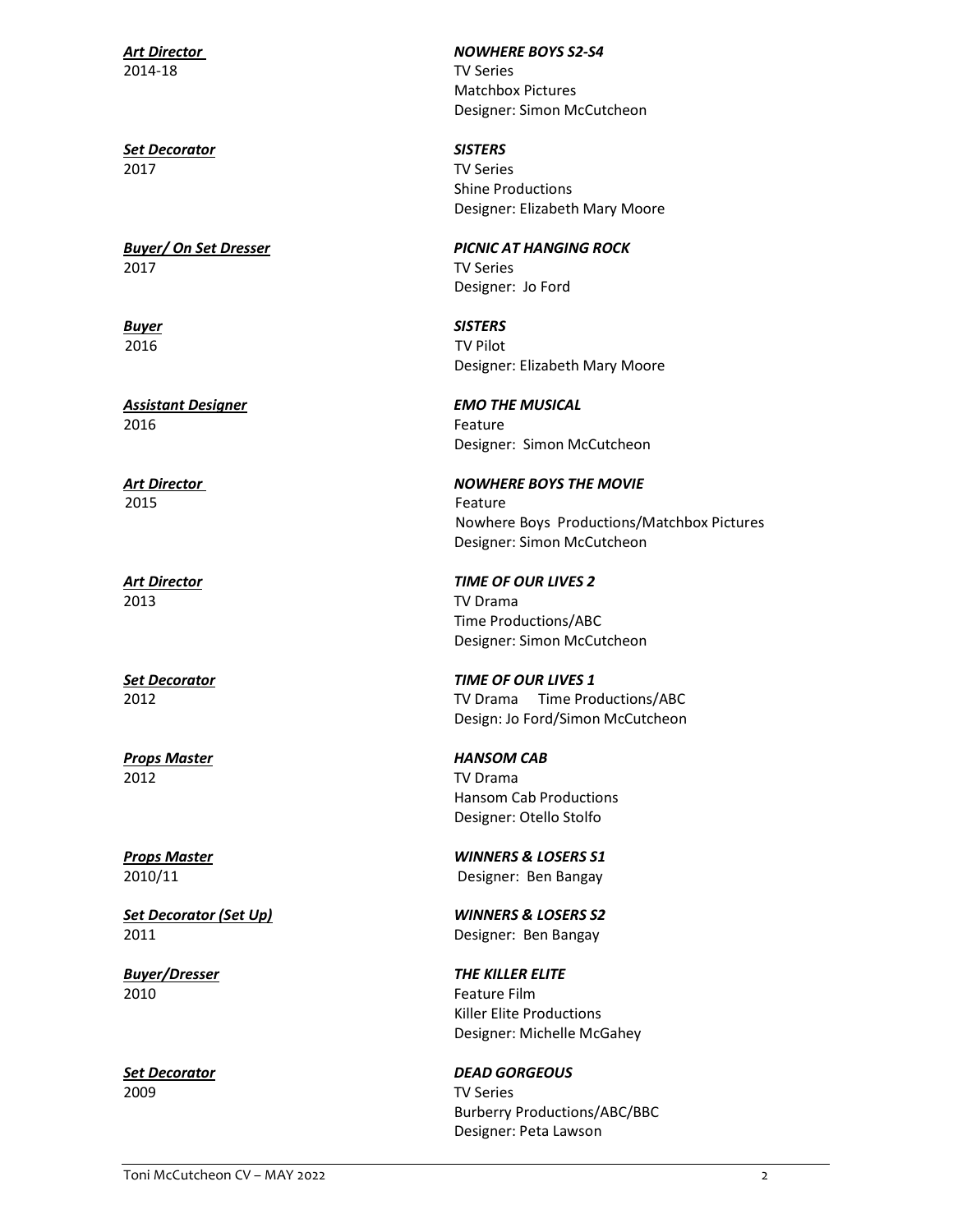Set Decorator and BLESSED 2008 Feature Film

2008 Feature Film

Buyer/Dresser **IRRESISTIBLE** 2005 Feature Film

2002 Mini series

Buyer/Dresser (Team Leader) CHILD STAR (US) 2000 Feature Film 35mm

Buyer/Dresser BLUE HEELERS

Designer: Simon McCutcheon

Buyer **Buyer Buyer Buyer Buyer Example 2 THE KNOWING (US)** 2008 Feature Film Ezekiel Films Designer: Stephen Jones Evans

Set Decorator and MY YEAR WITHOUT SEX Designer: Simon McCutcheon

Designer: Kim Buddee

Set Decorator and the contract of the LOOK BOTH WAYS 2004 Feature Film 35mm Designer: Rita Zanchetta

Buyer/Dresser MASK II (US) 2003 Feature Film 35mm Mask II Productions Set Decorator: Rebecca Cohen

Set Decorator AFTER THE DELUGE Cox Knight Designer: Jo Ford

Set Decorator THE HONOURABLE WALLY NORMAN 2002 Feature Film – 35mm Designer: Rita Zanchetta

Buyer/Dresser **DARKNESS FALLS** (US) 2001-2002 Feature Film 35mm Village Roadshow/Revolution Studios (USA) Designer: George Liddle Set Decorator: Rebecca Cohen

> Village Roadshow/Walt Disney Studios Designer: John Dowding

Head Buyer BLONDE (US) 2000 2 x 2hr Mini Series Robert Greenwald Productions (USA) Designer: Bernard Hides Set Decorator: Kerrie Brown

Feb 1998 - Dec 1999 **Television Series** HSV 7 Production Designer: Steven Crosby, Phil Chambers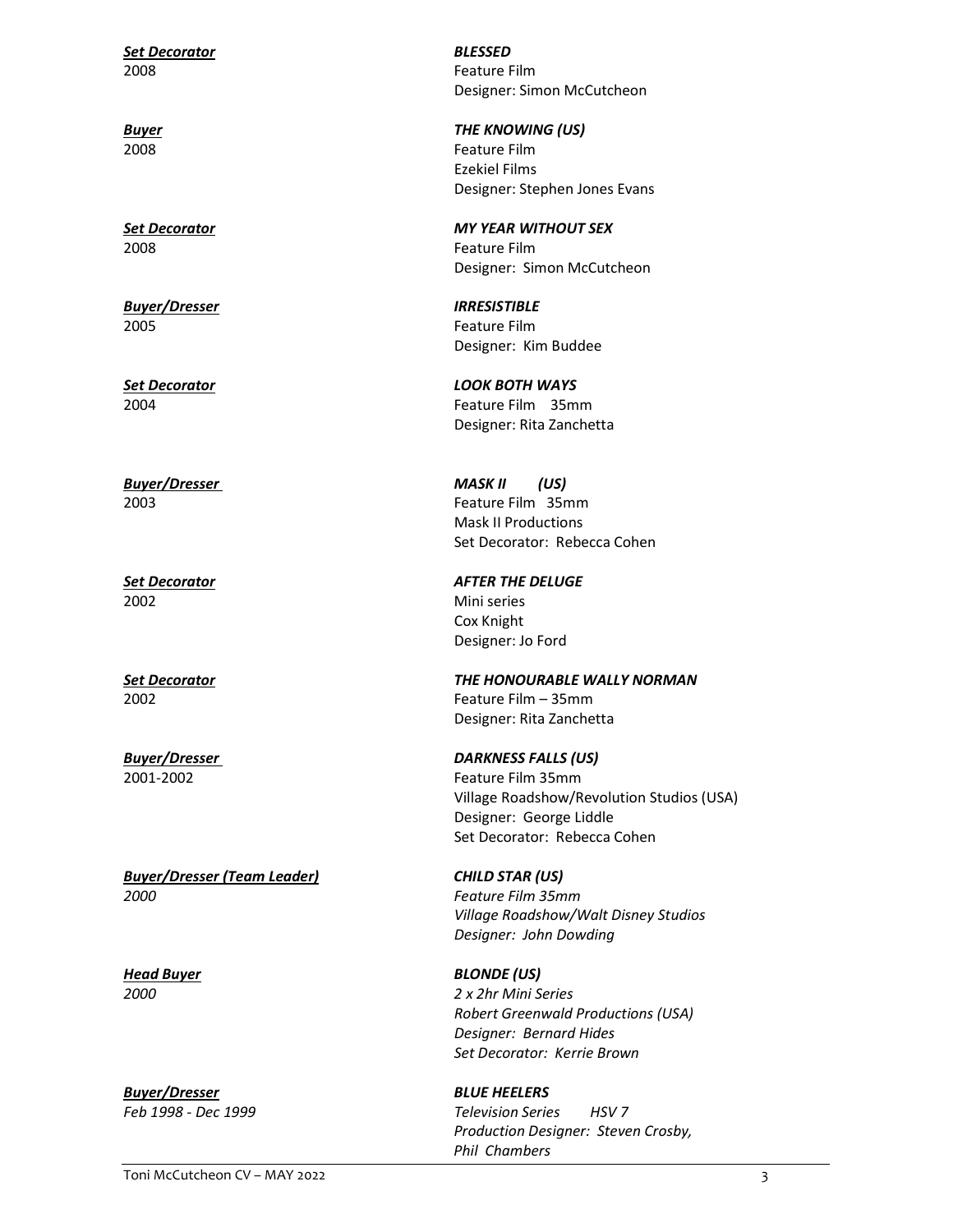Props Buyer **DEAN GIRL 4** October 1996 - July 1997 **Television Series - 16mm** 

Buyer/Dresser PARKLANDS

**Props Buyer/Dresser Community Community Community Props Buyer/Dresser** 1995 Feature Film 35mm

Art Dept Co-ordinator Carried Care LAW OF THE LAND

Art Department Co-Ordinator THE BOB MORRISON SHOW

Art Department Co-Ordinator **BONY** 

Art Department Co-Ordinator FLYNN 1990 Feature Film

Art Department Co-Ordinator SHADOWS OF THE HEART 1989 - 1990 Mini Series

Art Department Co-Ordinator THE DREAMING 1987 Feature Film

Art Department Co-Ordinator THE SHIRALEE 1987 Mini Series

Production Designer: Georgina Greenhill

1996 50 min Drama Production Designer: Prisque Salvi

> Media World Designer: Phil Chambers, Stan Antoniades

1993 - 94 TV Series –1, 2 & 3 Roadshow, Coote & Carroll Production Designer: Owen Williams

1993 TV Series / Set UpTelltale Television Production Designer: Owen Williams

1991 TV Series Grundy Television Pty Ltd Designer: Viv Wilson

Designer: Brian Dusting

Designer: Tel Stolfo

Designer: Michael Ralph/Ian Gracie

Designer: Kristian Fredrickson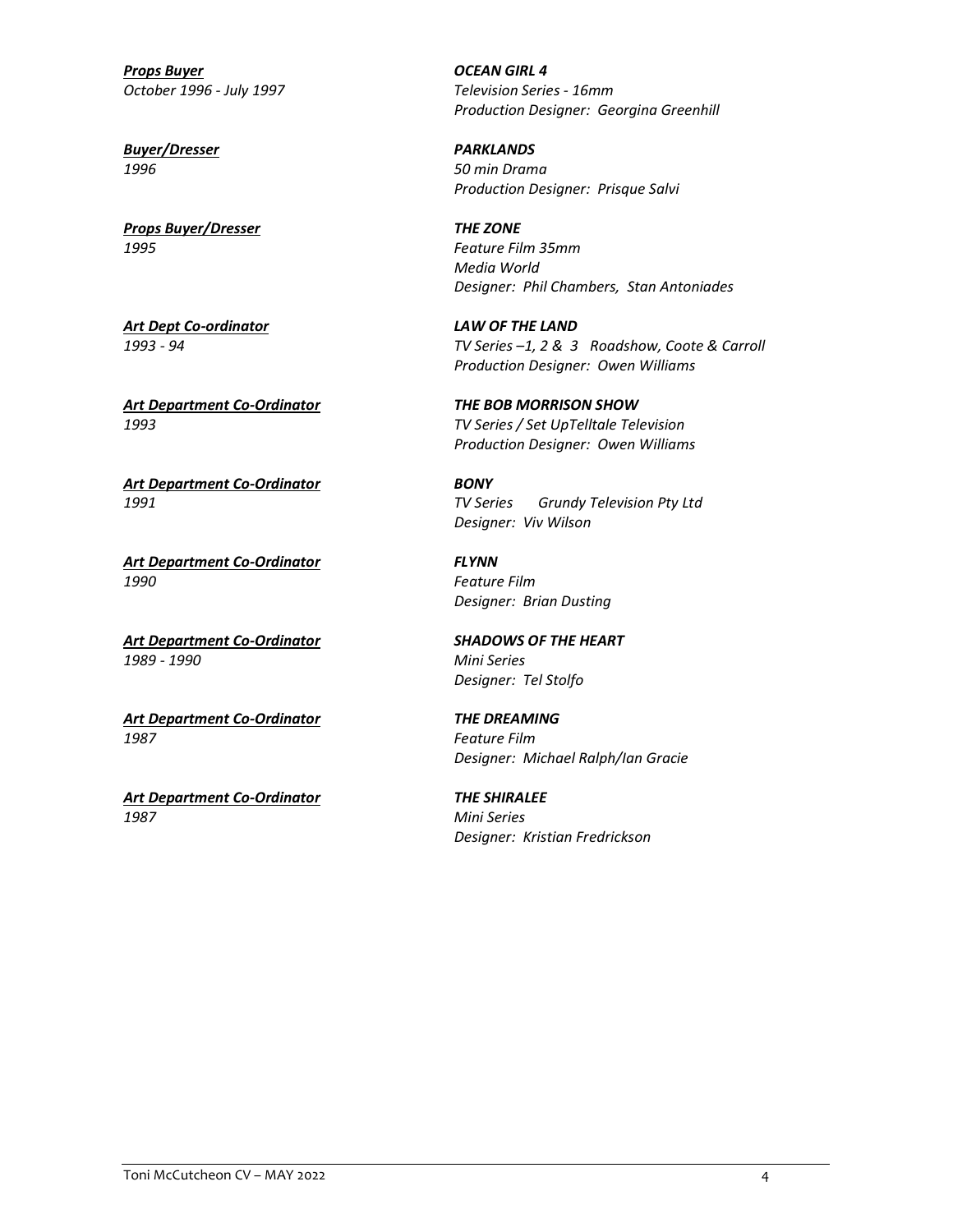## PRODUCTION CREDITS

Production Co-Ordinator Leave it to Beaver

**Production Co-Ordinator** Neighbours 1990 Grundy Television

1995 Producer: David Tayles, Sonja Von Bibra

Production Assistant **Production Assistant** Great Southern Films - Adelaide Producer: Elspeth Baird

**Production Assistant Community Community Community** Black Sheep Productions 1992 - 1993 Producer: Andrew McVitty

 Production Manager: Vicki Popplewell **Production Secretary Contract Contract Contract Contract Contract Contract Contract Contract Contract Contract Contract Contract Contract Contract Contract Contract Contract Contract Contract Contract Contract Contract Co** Feature Film Village Roadshow Production Manager: Stephen Jones Production Co-Ordinator: Barbara Ring

Production Assistant **Directors Film & Video - Adelaide** 1986 - 1988 Producer: Bob Pratt

AFI SCREENINGS

Awards Assistant/ Print Movememt Co-Ordinator 1994

A.F.I. Awards Screenings(Melbourne) Co-Ordinator 1990, 1991

Awards Assistant/Print Movement Co-Ordinator

AFI Screenings - Adelaide Co-Ordinator 1986 - 1988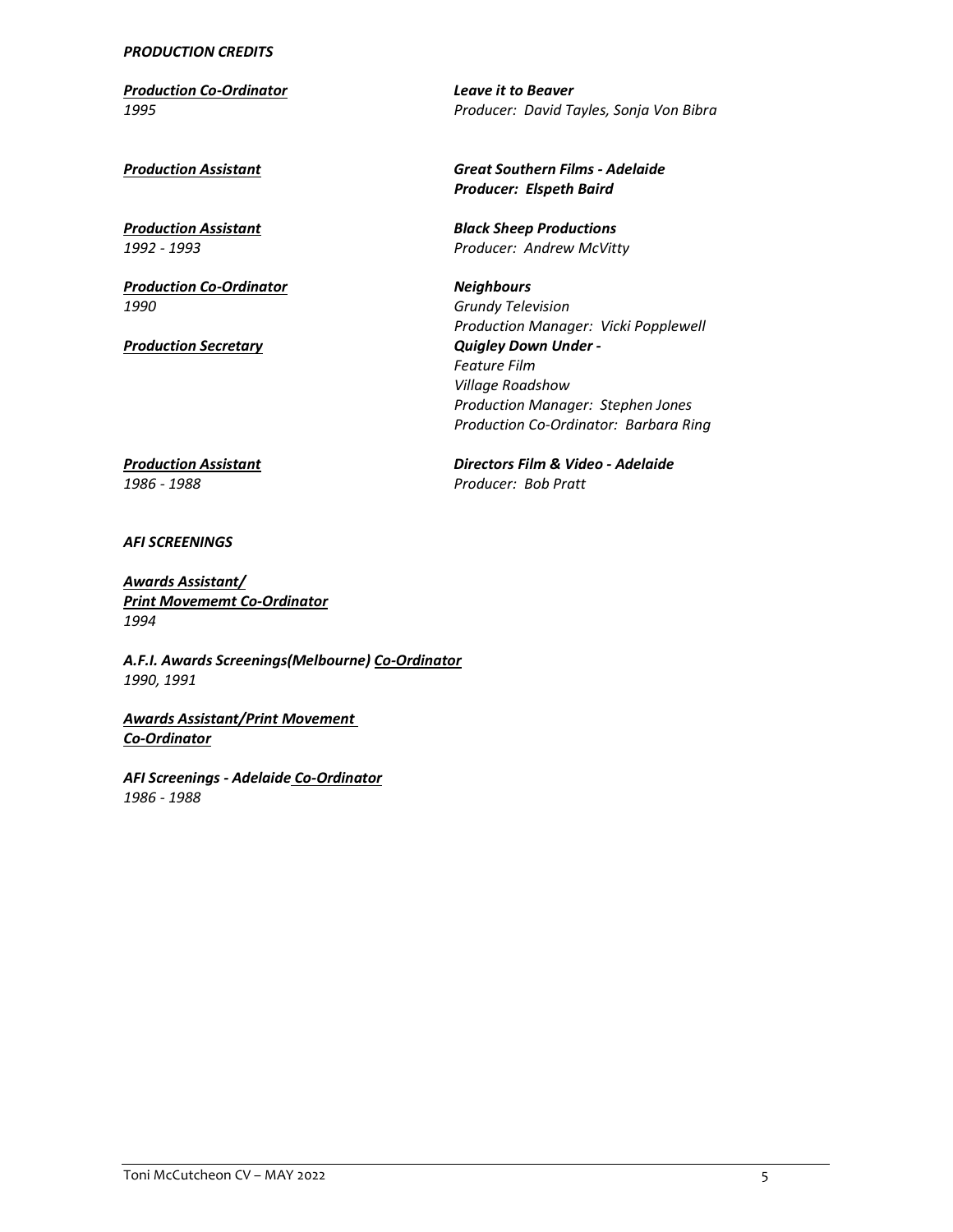| <u>TVC's</u>                       |                                      |
|------------------------------------|--------------------------------------|
| 2021<br><u>Buyer</u>               | <b>NINTENDO</b>                      |
|                                    | <b>Exit Films</b>                    |
|                                    | Art Director: Simon McCutcheon       |
| 2019                               |                                      |
| <u>Buyer</u>                       | <b>WORKSAFE</b><br><b>Exit Films</b> |
|                                    | Production Designer: Jo Ford         |
| <u>Buyer</u>                       | <b>RACV</b>                          |
|                                    | <b>Revolver Films</b>                |
|                                    | Production Designer: Jo Ford         |
| 2015<br><u>Set Decorator/Buyer</u> | <b>WESTERN STAR BUTTER</b>           |
|                                    | Art Director: Simon McCutcheon       |
| 2009                               |                                      |
| Buyer                              | <b>BAKERS DELIGHT</b>                |
|                                    | Art Director: Lance Davis            |
| <u>Buyer</u>                       | <b>INSURANCE SUPER FUND</b>          |
|                                    | Art Director: Lance Davis            |
| 2008<br><u>Buyer</u>               | AFL 150 YEARS                        |
|                                    | The Guild                            |
| <u>Buyer</u>                       | <b>CADBURY</b>                       |
|                                    | Art Director: Lance Davis            |
| Buyer                              | <b>APIA INSURANCE</b>                |
|                                    | The Pound                            |
|                                    | Art Director: Lance Davis            |
| <u>Buyer</u>                       | <b>MITSUBISHI</b>                    |
|                                    | Art Director: Lance Davis            |
| 2007                               |                                      |
| Buyer/Dresser                      | <b>RADIANT</b>                       |
|                                    | 9MM                                  |
| <u>Buyer</u>                       | <b>WORK SAFE</b>                     |
|                                    | Art Director: Lance Davis            |
| <u>Buyer</u>                       | <b>WOLF BLASS</b>                    |
|                                    | <b>Plush Films</b>                   |
|                                    | Production Des: Steven Jones Evans   |
| <u>Buyer</u>                       | <b>NINTENDO</b>                      |
|                                    | Art Director: Lucinda Thompson       |
|                                    |                                      |
| Buyer                              | <b>UNCLE TOBY MUESLI BARS</b>        |
|                                    | Art Director: SimonMcCutcheon        |
| Buyer                              | <b>COLES SPRING 07</b>               |
|                                    | Art Director: Simon McCutcheon       |